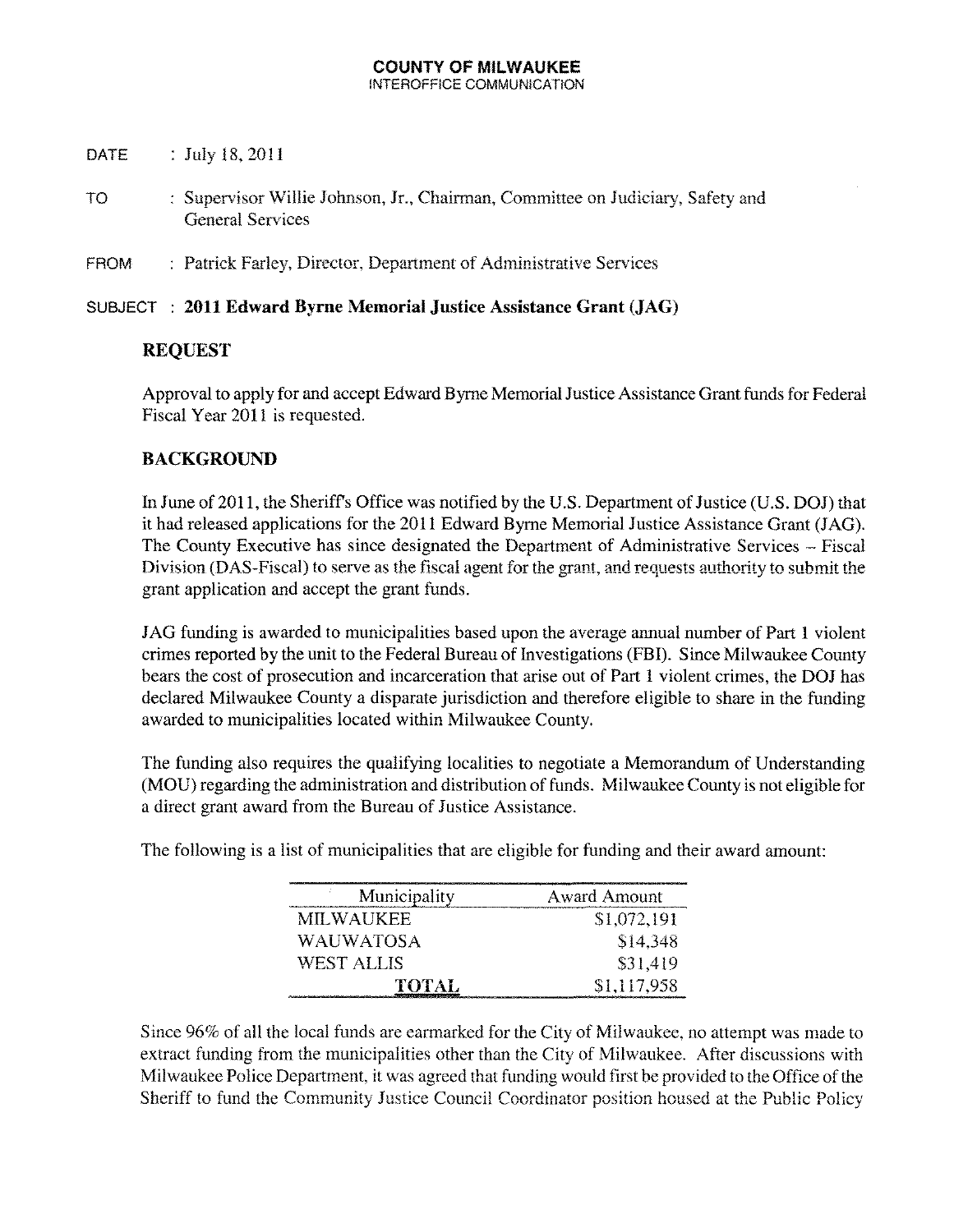Forum at a cost of \$77,791. The net award to the City of Milwaukee is then \$994,400. Of that, Milwaukee County will receive \$397,760 or 40% of the City of Milwaukee's award. Milwaukee County has agreed to act as the fiscal agent for the 2011 JAG grant as it currently is for the current JAG grants, though the responsibility was transferred from the Office of the Sheriff to DAS-Fiscal on July 15.

# **Matching Funds Requirement**

The JAG grant does not require a local match.

# **Trust Fund Requirement**

The JAG funds, which are forwarded to the County and pursuant to grant guidelines, must be held in a separate trust account.

# **Spending Plan**

The spending plan is attached.

# **RECOMMENDATION**

In order to strengthen the collective ability of local jurisdictions to combat violent crime, it is recommended that DAS-Fiscal be authorized to apply for and accept JAG funds. In addition, a separate trust fund must also be authorized and established to meet grant requirements and to deposit the grant monies that will be forwarded to the County.

#### FISCAL NOTE

Approval of this request will result in total 2011 JAG funds of \$1,117,958 being provided to the following localities:

| Municipality     | Award       |
|------------------|-------------|
|                  | Amount      |
| MILWAUKEE        | \$475,551   |
| <b>COUNTY</b>    | \$596,640   |
| <b>MILWAUKEE</b> |             |
| WAUWATOSA        | \$14,348    |
| WEST ALLIS       | \$31,419    |
| TOTAL            | \$1,117.958 |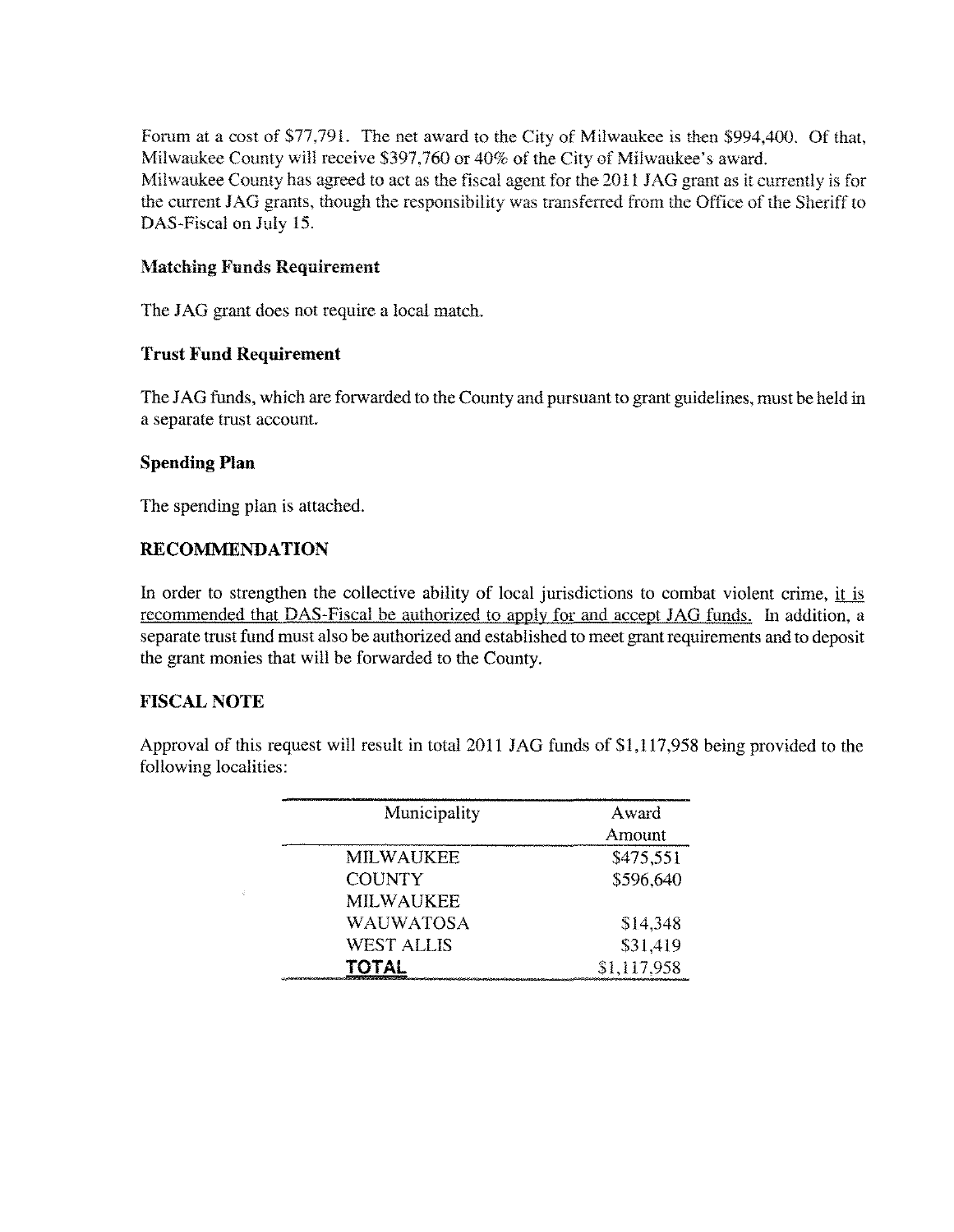This grant does not require a local match; however, staff time is required because Milwaukee County will be the fiscal agent for the grant. DAS-Fiscal, upon verification that expenses submitted for reimbursement are consistent with the approved joint spending plan, will transfer the funds to the appropriate departmental account from the trust account where the funds will be held. In addition, DAx-Fiscal, upon verification that expenses submitted for reimbursement are consistent with the approved joint spending plan, will make payment to the municipalities from the trust account where the funds will be held.

Patrick Farley

Director, Department of Administrative Services

CC: Chris Abele, County Executive Supervisor Lee Holloway, Chair, County Board of Supervisors David Clarke, Milwaukee County Sheriff John Chisholm, Milwaukee County District Attorney Jeffrey Kremers, Chief Judge, Milwaukee County Circuit Court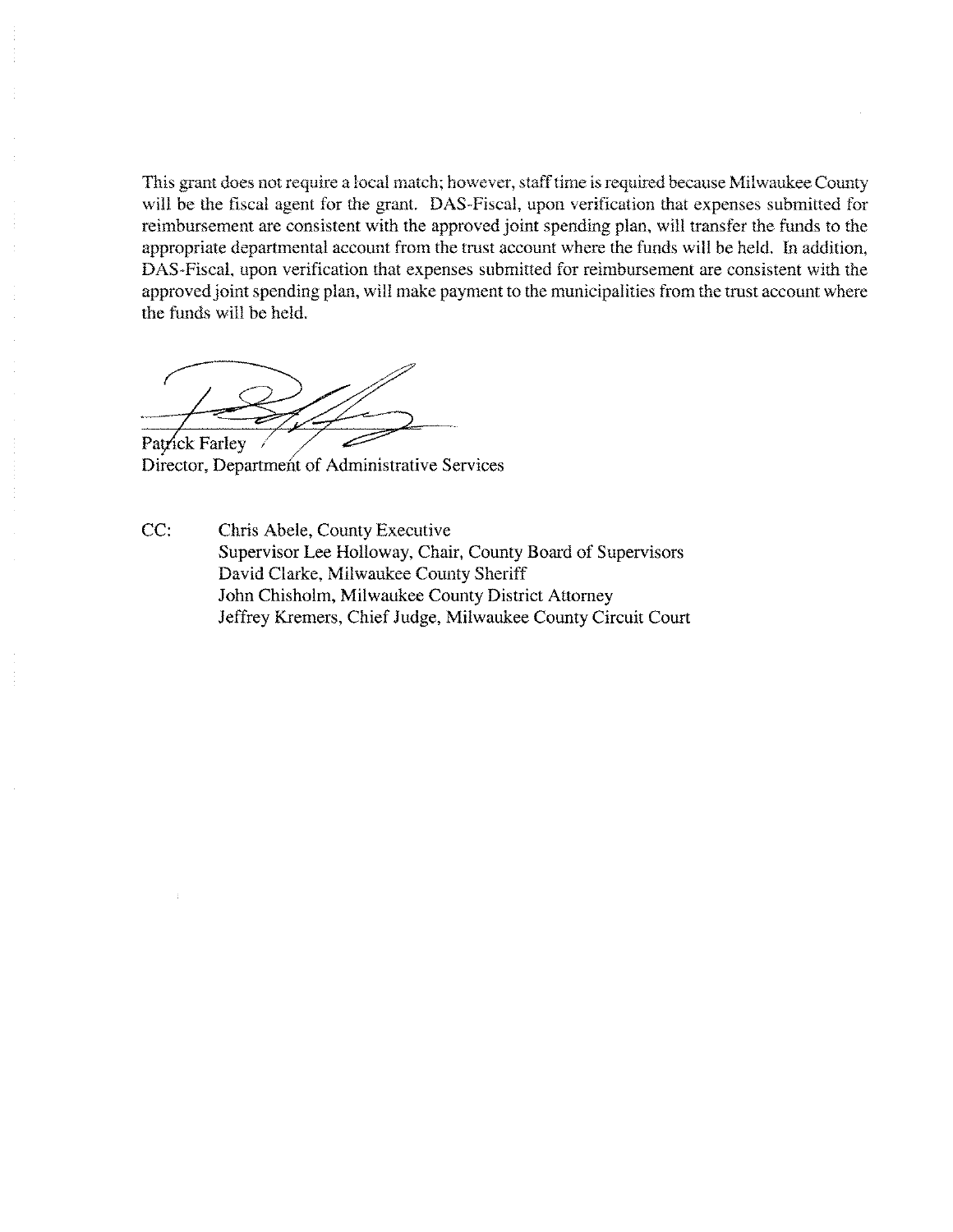#### Edward Byrne Memorial Justice Assistance Grant FY 2011 2011 Spending Plan

The Joint Spending Plan for 2011 allocates a total of \$1,117,958 to the following jurisdictions: Milwaukee County, City of Milwaukee, Wauwatosa and West Allis,

| <b>Jurisdiction</b>                          | <b>Item Cost</b> | <b>Total</b> |
|----------------------------------------------|------------------|--------------|
|                                              |                  | Amount       |
| <b>Milwaukee County</b>                      |                  | \$475,551    |
| Office of the Sheriff - \$159,104            |                  |              |
| Park Patrol                                  | \$159,104        |              |
| District Attorney - \$159,104                |                  |              |
| Fund ADAs                                    | \$159,104        |              |
| Courts - \$79,552                            | \$79,552         |              |
| Evaluation of pretrial services programming  |                  |              |
| Document scanners for use in court           |                  |              |
| Updating of video equipment                  |                  |              |
| Pooled Resource - CJC Coordinator - \$77,791 |                  |              |
| CJC Coordinator at the Public Policy Forum   | \$77,791         |              |
|                                              |                  |              |
| <b>City of Milwaukee</b>                     |                  | \$596,640    |
| 80 Portable and 20 mobile digital radios     | \$386,640        |              |
| 450 protective head units                    | \$165,000        |              |
| 200 Voice Amplifiers                         | \$45,000         |              |
| <b>City of Wauwatosa</b>                     |                  | \$14,348     |
| Low Profile License Plate Recognition system | \$14,348         |              |
| <b>City of West Allis</b>                    |                  | \$31,419     |
| <b>Automated License Plate Reader</b>        | \$31,419         |              |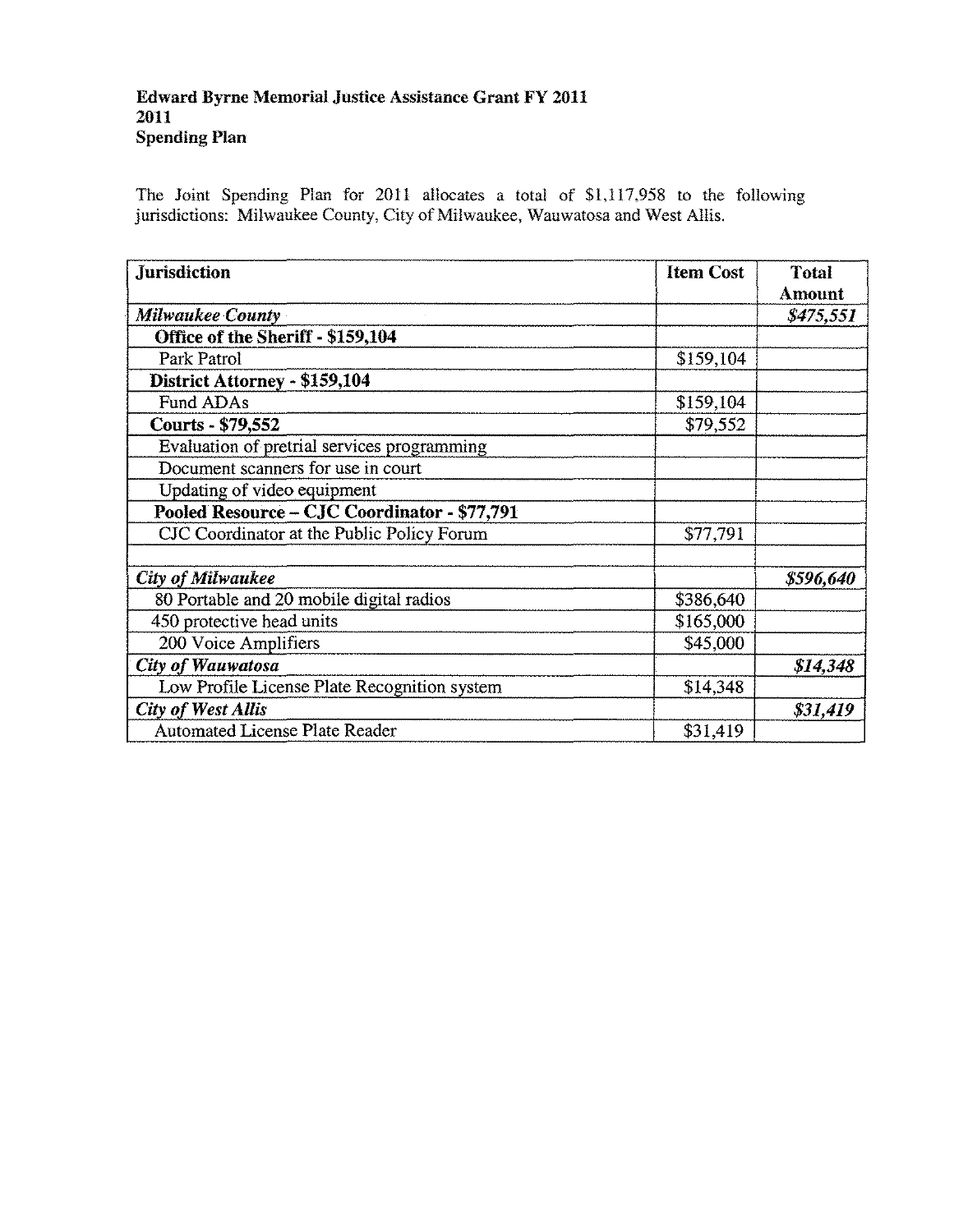# **MILWAUKEE COUNTY FISCAL NOTE FORM**

| DATE:       | 7/18/11                                                                              | <b>Original Fiscal Note</b>      | ⊠ |
|-------------|--------------------------------------------------------------------------------------|----------------------------------|---|
|             |                                                                                      | <b>Substitute Fiscal Note</b>    |   |
|             | <b>SUBJECT:</b><br>2011 Justice Assistance Grant (JAG)                               |                                  |   |
|             |                                                                                      |                                  |   |
|             | <b>FISCAL EFFECT:</b>                                                                |                                  |   |
|             | No Direct County Fiscal Impact                                                       | Increase Capital Expenditures    |   |
|             | <b>Existing Staff Time Required</b>                                                  | Decrease Capital Expenditures    |   |
| ⊠           | <b>Increase Operating Expenditures</b><br>(If checked, check one of two boxes below) |                                  |   |
|             |                                                                                      | <b>Increase Capital Revenues</b> |   |
|             | Absorbed Within Agency's Budget                                                      | Decrease Capital Revenues        |   |
|             | ⊠<br>Not Absorbed Within Agency's Budget                                             |                                  |   |
|             | <b>Decrease Operating Expenditures</b>                                               | Use of contingent funds          |   |
| $\boxtimes$ | <b>Increase Operating Revenues</b>                                                   |                                  |   |
|             | <b>Decrease Operating Revenues</b>                                                   |                                  |   |

Indicate below the dollar change from budget for any submission that is projected to result in increased/decreased expenditures or revenues in the current year.

|                            | <b>Expenditure or</b><br><b>Revenue Category</b> | <b>Current Year</b> | <b>Subsequent Year</b> |
|----------------------------|--------------------------------------------------|---------------------|------------------------|
| <b>Operating Budget</b>    | <b>Expenditure</b>                               |                     | 475,551                |
|                            | Revenue                                          |                     | 475,551                |
|                            | <b>Net Cost</b>                                  |                     |                        |
| <b>Capital Improvement</b> | <b>Expenditure</b>                               |                     |                        |
| <b>Budget</b>              | Revenue                                          |                     |                        |
|                            | Net Cost                                         |                     |                        |

 $\sigma$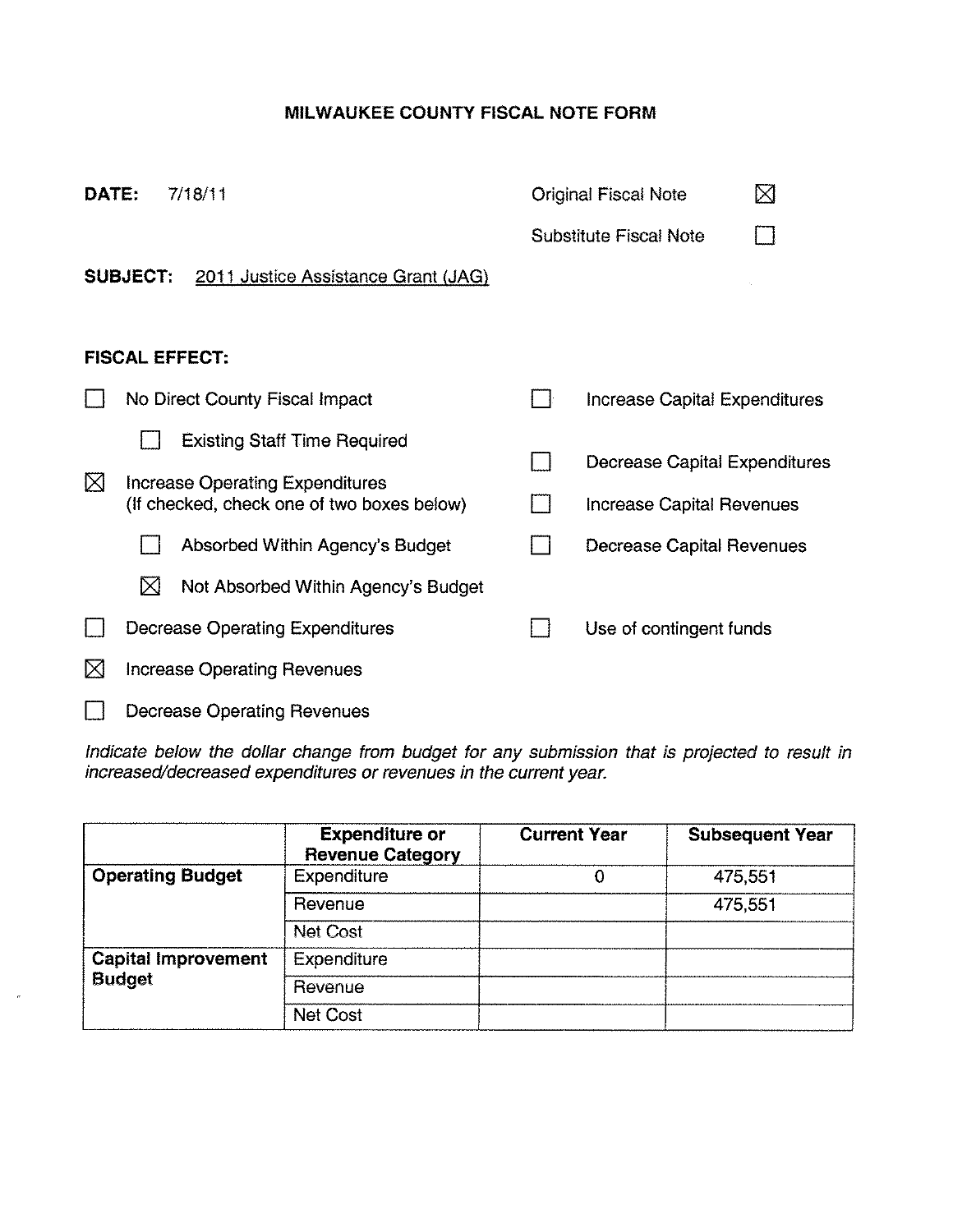#### DESCRIPTION OF FISCAL EFFECT

#### In the space below, you must provide the following information. Attach additional pages if necessary.

- A. Briefly describe the nature of the action that is being requested or proposed, and the new or changed conditions that would occur if the request or proposal were adopted.
- B. State the direct costs, savings or anticipated revenues associated with the requested or proposed action in the current budget year and how those were calculated.<sup>1</sup> If annualized or subsequent year fiscal impacts are substantially different from current year impacts, then those shall be stated as well. In addition, cite anyone-time costs associated with the action, the source of any new or additional revenues (e.g. State, Federal, user fee or private donation), the use of contingent funds, and/or the use of budgeted appropriations due to surpluses or change in purpose required to fund the requested action.
- C. Discuss the budgetary impacts associated with the proposed action in the current year. A statement that sufficient funds are budgeted should be justified with information regarding the amount of budgeted appropriations in the relevant account and whether that amount is sufficient to offset the cost of the requested action. If relevant, discussion of budgetary impacts in subsequent years also shall be discussed. Subsequent year fiscal impacts shall be noted for the entire period in which the requested or proposed action would be implemented when it is reasonable to do so (i.e. a five-year lease agreement shall specify the costs/savings for each of the five years in question). Otherwise, impacts associated with the existing and subsequent budget years should be cited.
- D. Describe any assumptions or interpretations that were utilized to provide the information on this form.

From the Depatment of Administrative Services, requesting approval to apply for and accept Edward Byrne Memorial Justice Assistance Grant (JAG) funds for 2011.

Approval of this request will result in total 2011 JAG funds of \$1,117,958 being provided to the following localities including \$77,791 in funding being provided to Milwaukee County to provide funding to the Public Policy Forum for their CJC Coordinator:

|                         | Municipality Award Amount |           |
|-------------------------|---------------------------|-----------|
| <b>MILWAUKEE COUNTY</b> |                           | \$475,551 |
| <b>MILWAUKEE</b>        |                           | \$596,640 |
| <b>WAUWATOSA</b>        |                           | \$14,348  |
| <b>WEST ALLIS</b>       |                           | \$31,419  |
| <b>TOTAL</b>            | \$1,117,958               |           |

This grant does not require a local match, however, staff time is required because MilwaukeeCounty will be the fiscal agent for the grant. The Department of Administrative Services - Fiscal Division (DAS-Fiscal), upon verification that expenses submitted for reimbursement are consistent with the approved joint spending plan, will transfer the funds to the appropriate departmental account from the trust account where the funds will be held. In addition, DAS-Fiscal, upon verificationthat expenses submitted for reimbursement are consistent with the approved joint spending plan, will make payment to the municipalities from the trust account where the funds will be held.

<sup>&</sup>lt;sup>1</sup> If it is assumed that there is no fiscal impact associated with the requested action, then an explanatory statement that justifies that conclusion shall be provided. If precise impacts cannot be calculated, then an estimate or range should be provided.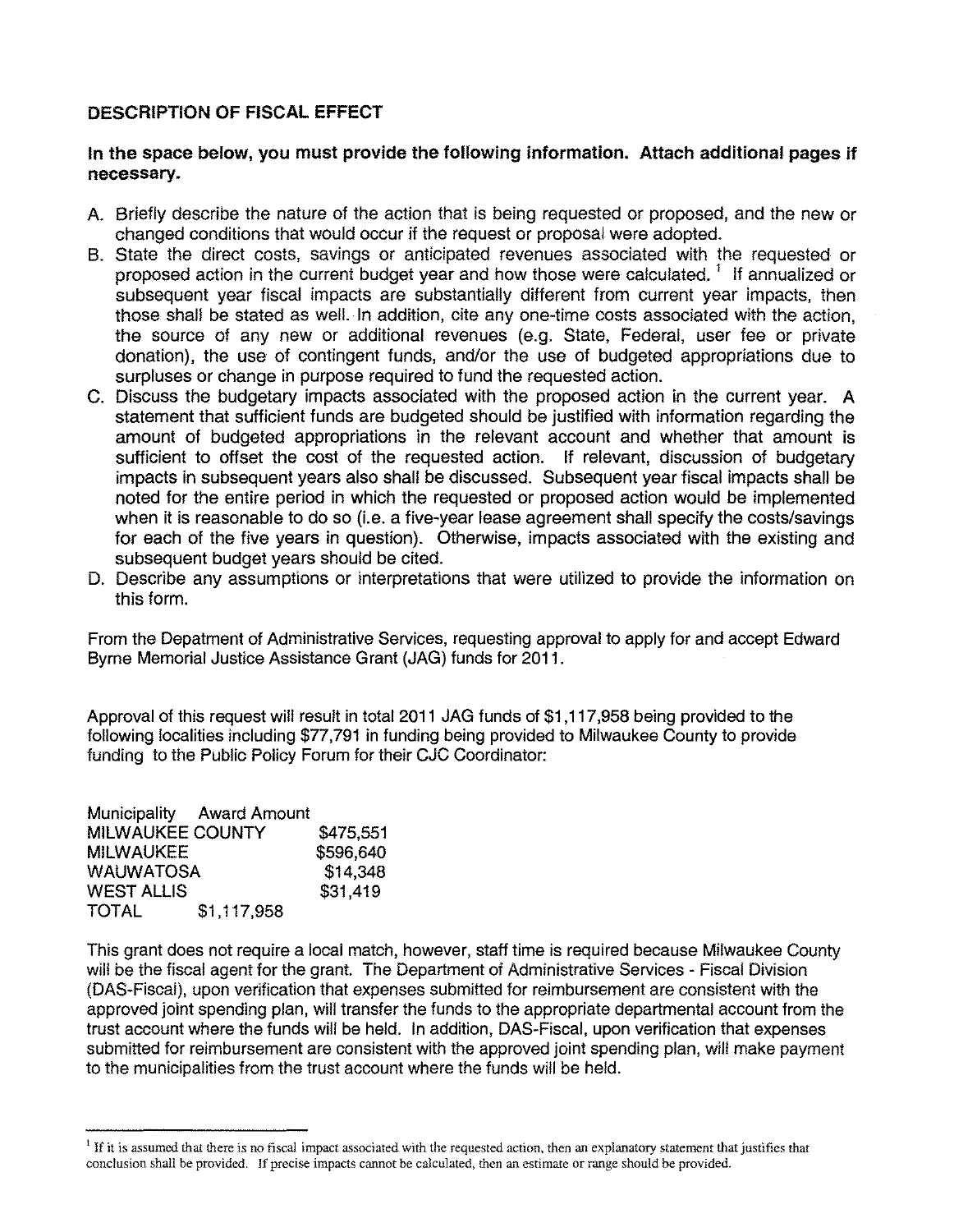| Department/Prepared By       | Josh Fudge, Fiscal and Management Analyst |
|------------------------------|-------------------------------------------|
| <b>Authorized Signature</b>  |                                           |
| Did DAS-Fiscal Staff Review? | Yes<br><b>No</b>                          |

 $\label{eq:2} \mathcal{L}_{\mathbf{X}}(\mathbf{X}) = \mathcal{L}_{\mathbf{X}}(\mathbf{X})$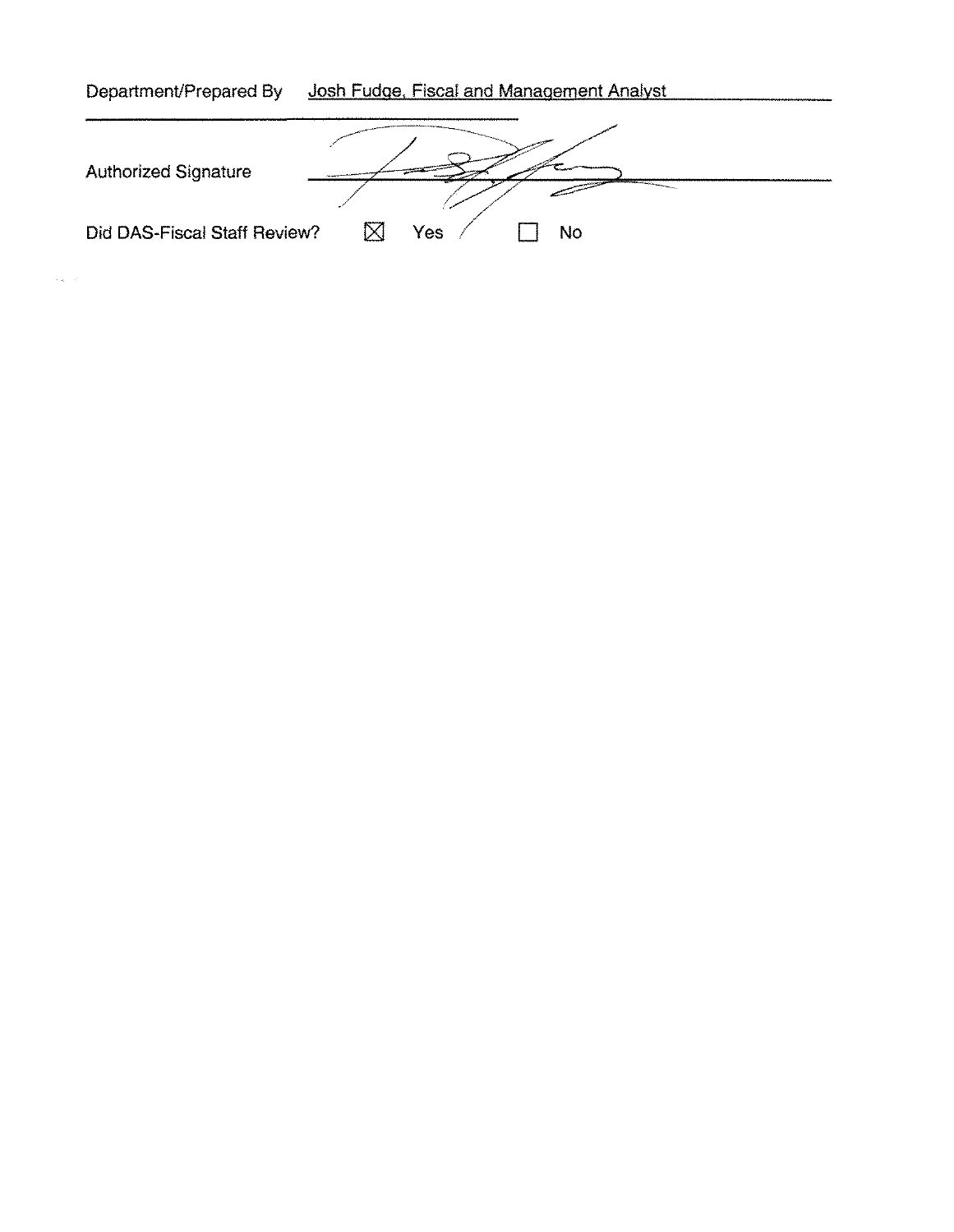| Î.                       | File No.                                                                                   |
|--------------------------|--------------------------------------------------------------------------------------------|
| $\overline{2}$           | (Journal, date)                                                                            |
| 3                        | From the Department of Administrative Services, requesting approval to apply for and       |
| 4                        | accept Edward Byrne Memorial Justice Assistance Grant (JAG) funds for Federal Fiscal       |
| 5                        | <b>Year 2011</b>                                                                           |
| 6                        | A RESOLUTION                                                                               |
| $\overline{\mathcal{I}}$ | WHEREAS, in June of 2011, the Sheriff was notified by the U.S. Department of               |
| 8                        | Justice (U.S. DOJ) that it had released applications for the 2011 Edward Byrne             |
| 9                        | Memorial Justice Assistance Grant (JAG); and                                               |
| 10                       | WHEREAS, as a part of the funding, the U.S. DOJ requires the qualifying                    |
| 11                       | localities to negotiate a Memorandum of Understanding (MOU) regarding the                  |
| $12\,$                   | administration and distribution of funds; and                                              |
| 13                       | WHEREAS, the following localities Milwaukee, Milwaukee County, Wauwatosa                   |
| 14                       | and West Allis are eligible for a total funding amount of \$1,117,958; and                 |
| 15                       | WHEREAS, funding is awarded to municipalities based upon the average annual                |
| 16                       | number of Part 1 violent crimes reported by the unit to the Federal Bureau of              |
| 17                       | Investigations (FBI) and since Milwaukee County bears the cost of prosecution and          |
| 18                       | incarceration that arise out of Part 1 violent crimes, the DOJ has declared Milwaukee      |
| 19                       | County a disparate jurisdiction and therefore eligible to share in the funding awarded to  |
| 20                       | municipalities located within Milwaukee County; and                                        |
| 21                       | WHEREAS, the City of Milwaukee was awarded \$1,072,191 which is 96% of all the             |
| 22                       | local funds, no attempt was made to extract funding from the municipalities other than the |
| 23                       | City of Milwaukee and after discussions with Milwaukee Police Department, it was agreed    |
| 24                       | that funding would first be provided to Milwaukee County to fund the Community Justice     |
| 25                       | Council Coordinator position housed at the Public Policy Forum at a cost of \$77,791.      |
| 26                       | therefore, the net award to the City of Milwaukee is then \$994,400 and of that, Milwaukee |
| 27                       | County will receive \$397,760 or 40% of the City of Milwaukee's award; and                 |
| 28                       | WHEREAS, the grant does not require a local match; and                                     |
| 29                       | WHEREAS, the application submission deadline is July 21, 2011; and                         |
| 30                       | WHEREAS, Milwaukee County will be the fiscal agent for the grant; and                      |
| 31                       | WHEREAS, The County Executive designated the Department of Administrative                  |
| 32                       | Services – Fiscal Division (DAS-Fiscal) to serve the role of fiscal agent for the County;  |
| 33                       | and                                                                                        |
| 34                       | WHEREAS, in order to meet the grant requirements, a separate trust fund must               |
| 35                       | be established to deposit the grant monies which Milwaukee County will receive; now,       |
| 36                       | therefore,                                                                                 |
|                          | $-1-$                                                                                      |
|                          |                                                                                            |

 $\hat{\mathcal{S}}$